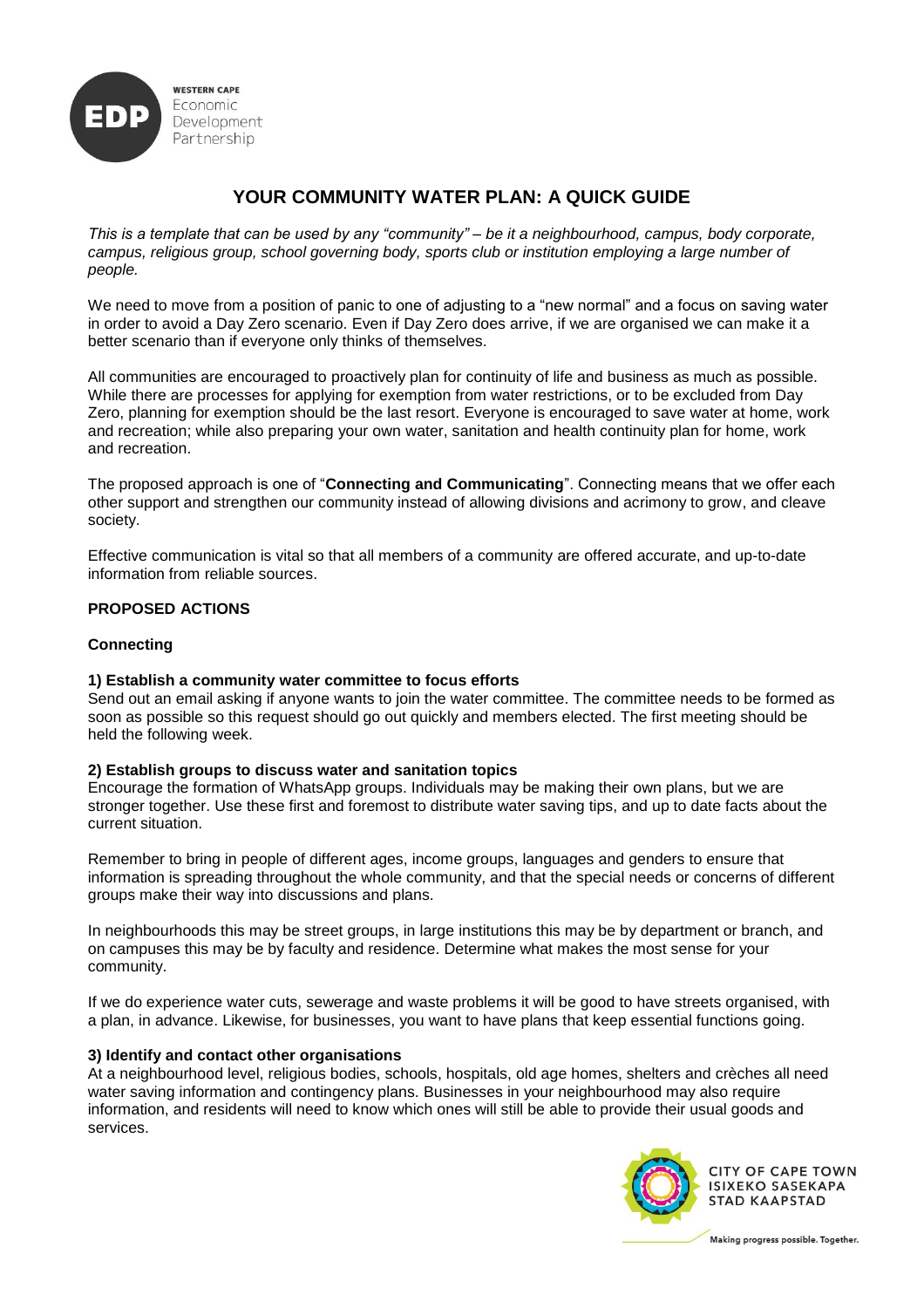#### YOUR COMMUNITY WATER PLAN: A QUICK GUIDE

Identify and contact these organisations and find out whether they would like a representative to join the water committee, and/or receive information and support from the committee.

Encourage these organisations and businesses to institute water saving practices which the committee can help identify.

Also identify which organisations and businesses and other service providers to your community will have special requirements to remain operational and serving the community during a Day Zero scenario.

At a business, campus or body corporate level, contact suppliers and service providers to see how they are being affected by the water crisis and whether they have a contingency plan in the event of Day Zero. Ask them what they will do if their employees can't come to work because they are queueing for water, and whether their own suppliers will be able to continue to make deliveries.

Consider options of twinning across communities; and of temporarily co-locating core services at a location with the strongest water and sanitation demand management systems and contingencies in place.

#### **4) Identify and support the most vulnerable**

At a neighbourhood level, each street needs to be encouraged to identify the vulnerable residents and employees in their street and find out if they need support.

Likewise, within your company, identify staff who may have dependents with special needs who they will be factoring into their Day Zero plans.

#### **6) Identify boreholes and well points in your network**

Within your neighbourhood, network or organisations, branches or supply chain, there may be existing boreholes and well points.

The owners of boreholes and well points can be encouraged to share the groundwater by distributing some water to organisations, vulnerable people (see 4 above) or critical continuity services (social facilities, or commercial services, e.g. retailers and fuel stations). The committee can work out a plan for the collection and distribution of this water. Public water collection points need to be planned and organised, otherwise they can interfere with other neighbourhood activities and aggravate social tensions.

#### **7) Discuss water saving and contingency plans with employees**

We have an opportunity to support employees with their water requirements by sharing information and resources (buckets, containers, water, etc). This is also an opportunity for more affluent areas to support areas that are less resourced.

Residents and business owners should talk to employees about their understanding of the water crisis and their contingency plans. If people have to queue for water it will affect their ability to come to work, so have a discussion about how the crisis will affect them. Do not penalise people who miss work or come to work late because of having to collect water.

#### **8) Contact other initiatives and share information**

Contact and work with other community initiatives to share information and good practice. Reach out and tell your story.

## **Communicating**

#### **1) Establish a Water Crisis Centre for effective communication**

Residents, employees, students and members will have questions (e.g. about distribution points, about the safety of drinking water, about whether the sewers will work, etc) and it may be more convenient for them to phone a local Water Crisis Centre than the City Disaster Management Centre. Decide on where this will operate from e.g. neighbourhood watch / civic association / CID office, and who will staff it.

#### **2) Continue to encourage your community to reduce their water usage**

Continue to encourage residents, employees, students and members to reduce their water consumption so that they stay within the allocated amount. Day Zero can be pushed back, and even avoided. The power is in our hands. This means reminding people that they have a daily limit that includes the water used at work or